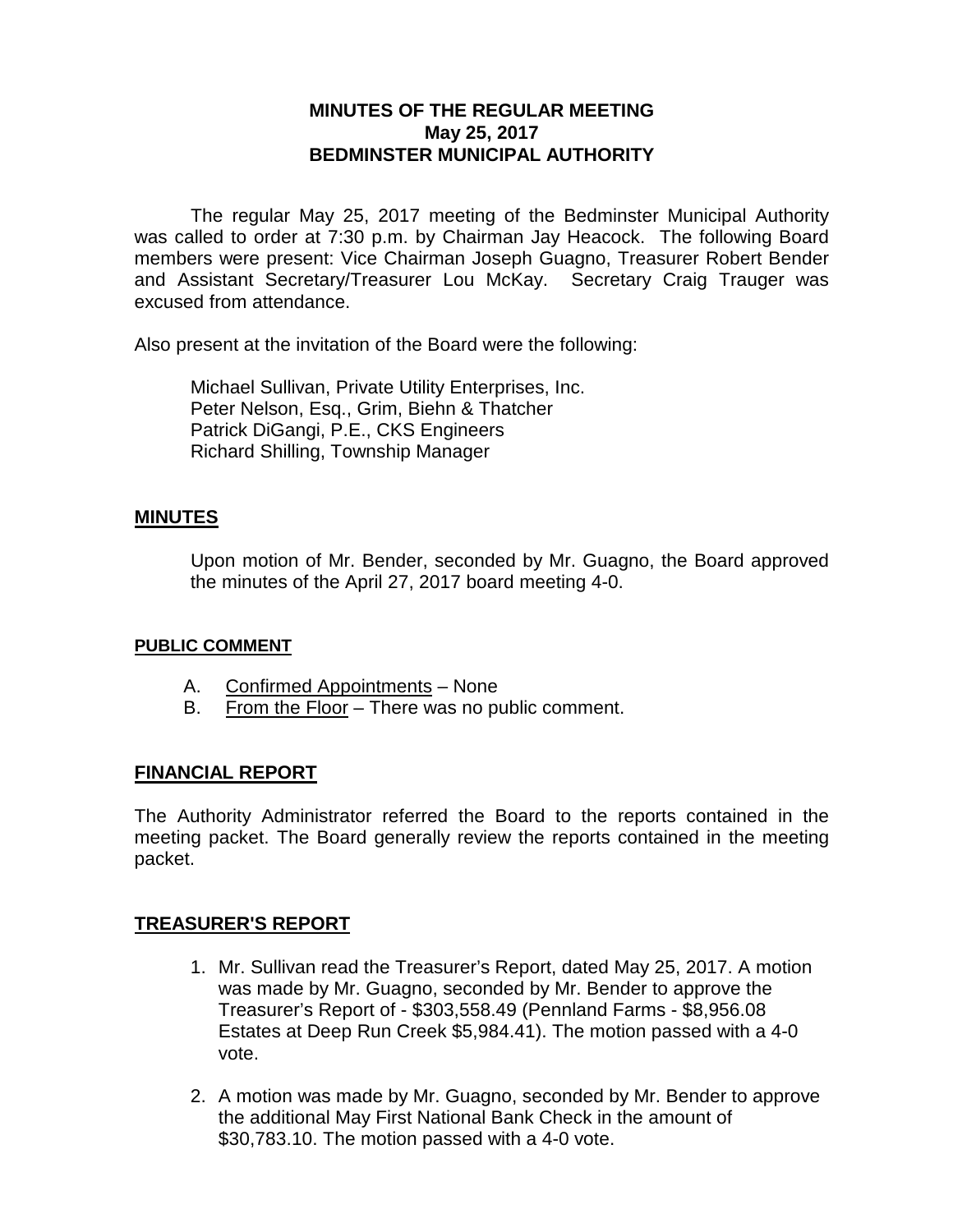# **SOLICITOR'S REPORT**

### **Authority Business**

Mr. Nelson referred the Board to his written report.

### **Developments** –

Mr. Nelson referred the Board to his written report.

# **ENGINEER'S REPORT**

### **Authority Projects**

The Authority's Engineer generally reviewed the projects within the written engineering report with the Board.

- 1. BMA Tapping Fee Update Mr. DiGangi provided an update to the Board on the progress the Tapping Fee Calculation.
- 2. Deep Run WWTP Decommission Project Mr. DiGangi provided an update to the Board on the Deep Run WWTP Decommission Project. The design is ongoing and Construction is expected to begin in the Fall of 2017.
- 3. Weis Market Mr. Reiss provided an update to the Board. Mr. Sullivan noted that staff had conducted a fire flow test for the project

**Operations Report** – Mr. Sullivan reviewed his report with the Board. He noted that all permit requirements are being achieved. The long standing issues with the influent valves have been repaired by staff and are functioning as required now.He also reported that all flushing activities are completed without any significant issues.

# **AUTHORITY REPORT –**

### **General Matters/Administrative/Operations**

Office Relocation- Mr. Sullivan provided an update on the project to the Board. Staff is expected to be in the space by July 1, 2017.

PMAA Annual Conference – The PMAA annual conference is scheduled for September 10, 2017 to September 13, 2017.